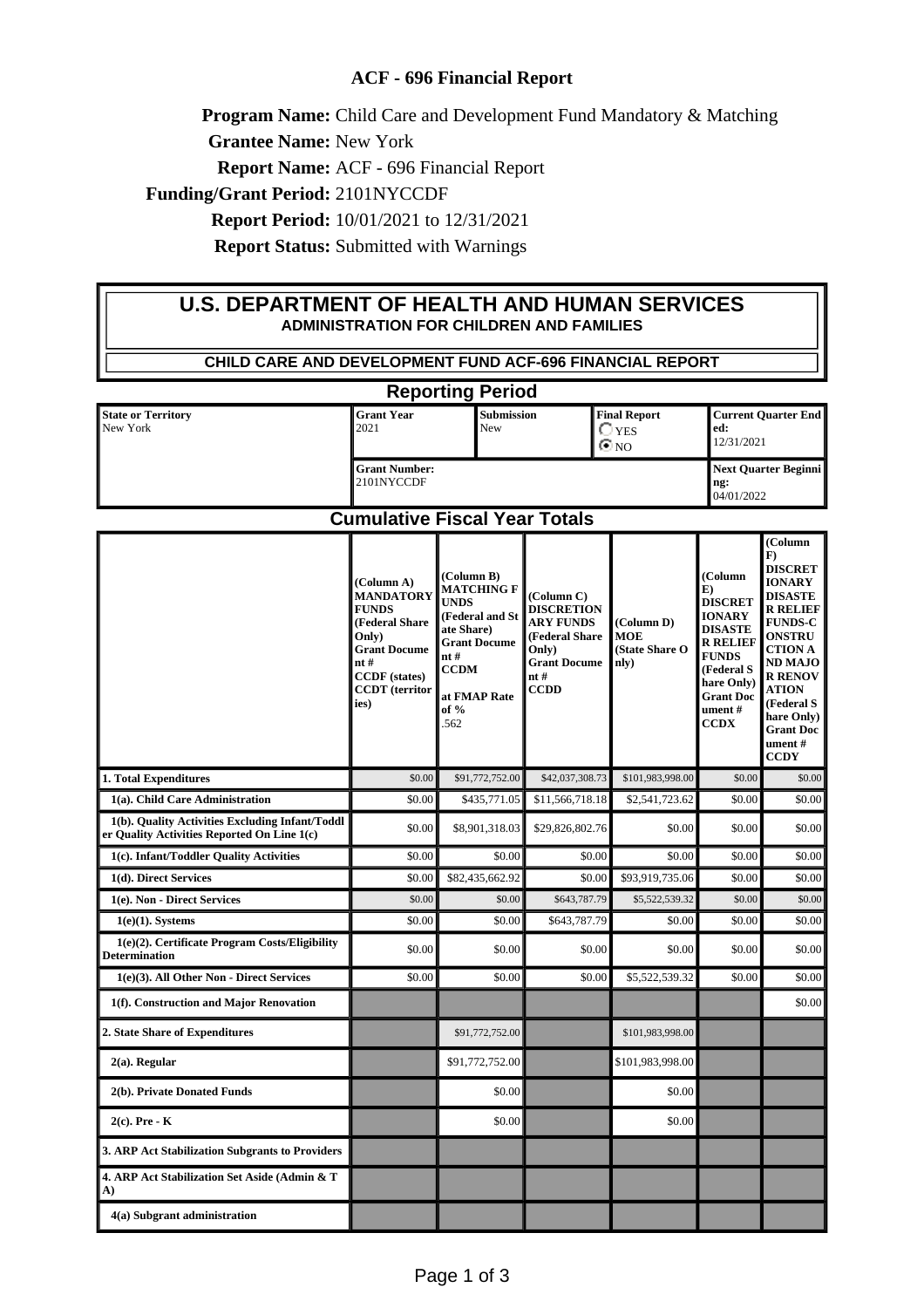| 4(b) Systems                                                                                                                                                                                    |                                                        |                  |                        |  |        |        |
|-------------------------------------------------------------------------------------------------------------------------------------------------------------------------------------------------|--------------------------------------------------------|------------------|------------------------|--|--------|--------|
| $4(c)$ TA - application                                                                                                                                                                         |                                                        |                  |                        |  |        |        |
| 4(d) TA - implementation                                                                                                                                                                        |                                                        |                  |                        |  |        |        |
| 4(e) Publicity                                                                                                                                                                                  |                                                        |                  |                        |  |        |        |
| 4(f) Activities to build supply                                                                                                                                                                 |                                                        |                  |                        |  |        |        |
| 5. Federal Share of Expenditures                                                                                                                                                                | \$0.00                                                 | \$0.00           | \$42,037,308.73        |  | \$0.00 | \$0.00 |
| 6. Federal Share of Unliquidated Obligations                                                                                                                                                    | \$101,983,998.00                                       | \$120,228,482.00 | \$342,705,877.92       |  | \$0.00 | \$0.00 |
| 7. Awarded                                                                                                                                                                                      | \$101,983,998.00                                       | \$120,228,482.00 | \$264,802,365.00       |  | \$0.00 | \$0.00 |
| 8. Transfer From TANF                                                                                                                                                                           |                                                        |                  | \$273,696,000.00       |  |        |        |
| 9. Unobligated Balance                                                                                                                                                                          | \$0.00                                                 | \$0.00           | \$153,755,178.35       |  | \$0.00 | \$0.00 |
| 9(a). Was the State or Territory unable to oblig<br>ate at least 50% of the CCDF stabilization grants<br>by December 11, 2021?                                                                  |                                                        |                  |                        |  |        |        |
| 10. Federal Funds Requested : Estimates For Ne<br>xt Quarter (Refer to Next Quarter Beginning Da<br>te Above.)                                                                                  | \$0.00                                                 | \$0.00           | \$0.00                 |  |        |        |
| Please refer to redistribution and reallotment of funds information information in the instructions.                                                                                            |                                                        |                  |                        |  |        |        |
| 11. Redistributed Funds (September 30 Submitta)<br>I): If available, does the State or Territory reques<br>t redistributed funds? [Mandatory (territories, p<br>er ARP Act); Matching (states)] | $\odot$ Yes $\bigcirc$ No $\bigcirc$ Yes $\bigcirc$ No |                  |                        |  |        |        |
| 11(a). If yes, does the State or Territory reques<br>t a limit to the redistributed funds received?                                                                                             | \$0.00                                                 | \$0.00           |                        |  |        |        |
| 12. Reallotted Funds: If available, does the State<br>request reallotted discretionary or stabilization f<br>unds?                                                                              |                                                        |                  | $\odot$ Yes $\odot$ No |  |        |        |

## **Cumulative Supplemental Funds Totals**

|                                                                                                      | (Column G)<br><b>DISCRETI</b><br><b>ONARY C</b><br><b>ARES ACT</b><br><b>FUNDS</b><br>(Federal Sh<br>are Only)<br><b>Grant Docu</b><br>ment#<br>CCC <sub>3</sub> | (Column H)<br><b>DISCRETIO</b><br><b>NARY CRRS</b><br><b>A ACT FUND</b><br>S<br>(Federal Shar<br>e Only)<br><b>Grant Docum</b><br>$ent$ #<br>CCC <sub>5</sub> | (COLUMN I)<br><b>SUPPLEMEN</b><br><b>TAL DISCRE</b><br><b>TIONARY A</b><br><b>RP ACT FUN</b><br>DS<br><b>Grant Docum</b><br>ent#CDC6 | (COLUMN J)<br><b>STABILZATI</b><br><b>ON ARP ACT</b><br><b>FUNDS</b><br><b>Grant Docume</b><br>nt#CSC6 |
|------------------------------------------------------------------------------------------------------|------------------------------------------------------------------------------------------------------------------------------------------------------------------|---------------------------------------------------------------------------------------------------------------------------------------------------------------|--------------------------------------------------------------------------------------------------------------------------------------|--------------------------------------------------------------------------------------------------------|
| 1. Total Expenditures                                                                                | \$0.00                                                                                                                                                           | \$39,827,495.12                                                                                                                                               | \$106,297.00                                                                                                                         | \$629,028,741.14                                                                                       |
| 1(a). Child Care Administration                                                                      | \$0.00                                                                                                                                                           | \$0.00                                                                                                                                                        | \$0.00                                                                                                                               |                                                                                                        |
| 1(b). Quality Activities Excluding Infant/Toddler<br><b>Ouality Activities Reported On Line 1(c)</b> | \$0.00                                                                                                                                                           | \$39,827,495.12                                                                                                                                               | \$106,297.00                                                                                                                         |                                                                                                        |
| 1(c). Infant/Toddler Quality Activities                                                              | \$0.00                                                                                                                                                           | \$0.00                                                                                                                                                        | \$0.00                                                                                                                               |                                                                                                        |
| 1(d). Direct Services                                                                                | \$0.00                                                                                                                                                           | \$0.00                                                                                                                                                        | \$0.00                                                                                                                               |                                                                                                        |
| 1(e). Non - Direct Services                                                                          | \$0.00                                                                                                                                                           | \$0.00                                                                                                                                                        | \$0.00                                                                                                                               |                                                                                                        |
| $1(e)(1)$ . Systems                                                                                  | \$0.00                                                                                                                                                           | \$0.00                                                                                                                                                        | \$0.00                                                                                                                               |                                                                                                        |
| 1(e)(2). Certificate Program Costs/Eligibility Dete<br>rmination                                     | \$0.00                                                                                                                                                           | \$0.00                                                                                                                                                        | \$0.00                                                                                                                               |                                                                                                        |
| 1(e)(3). All Other Non - Direct Services                                                             | \$0.00                                                                                                                                                           | \$0.00                                                                                                                                                        | \$0.00                                                                                                                               |                                                                                                        |
| 1(f). Construction and Major Renovation                                                              |                                                                                                                                                                  |                                                                                                                                                               |                                                                                                                                      |                                                                                                        |
| 2. State Share of Expenditures                                                                       |                                                                                                                                                                  |                                                                                                                                                               |                                                                                                                                      |                                                                                                        |
| $2(a)$ . Regular                                                                                     |                                                                                                                                                                  |                                                                                                                                                               |                                                                                                                                      |                                                                                                        |
| 2(b). Private Donated Funds                                                                          |                                                                                                                                                                  |                                                                                                                                                               |                                                                                                                                      |                                                                                                        |
| $2(c)$ . Pre - K                                                                                     |                                                                                                                                                                  |                                                                                                                                                               |                                                                                                                                      |                                                                                                        |
| 3. ARP Act Stabilization Subgrants to Providers                                                      |                                                                                                                                                                  |                                                                                                                                                               |                                                                                                                                      | \$626,743,297.95                                                                                       |